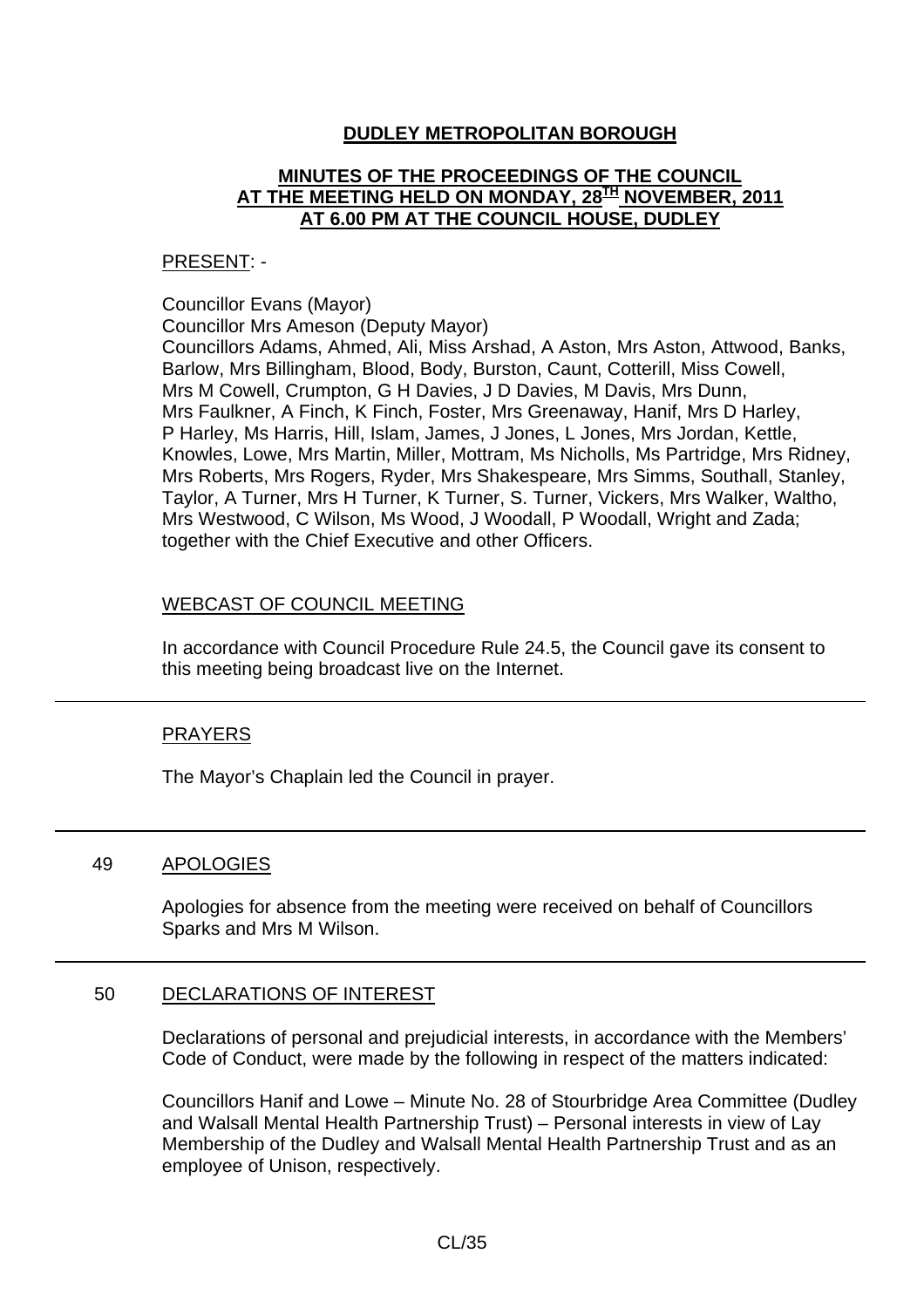Councillor Mrs Rogers – Minute No. 32 of Stourbridge Area Committee (Capital Allocations) – Personal interest in view of her husband having been the original project manager in respect of the application from the 15<sup>th</sup> Stourbridge (Norton St Michael's Scout Group).

Councillor Burston – Minute No. 35 of Halesowen Area Committee (Regeneration of Cradley/Windmill Hill) – personal interest in references to partnership arrangements and negotiations as an employee of Centro.

Councillor Burston – Minute No. 39 of Halesowen Area Committee (Delegated Capital Budget) – personal and prejudicial interest as his wife was employed by Halas Homes and he had been involved in fund raising.

Councillor K Turner - Minute No. 39 of Halesowen Area Committee (Delegated Capital Budget) – personal interest relating to the Halesowen Golf Club application in view of him being a friend and associate of the Principal Professional.

Councillor K Turner - Minutes Nos. 29 (Emergency Services Issues) and 39 (Delegated Capital Budget) of Halesowen Area Committee - personal and prejudicial interests as a Member and Deputy Group Leader of West Midlands Fire and Rescue Authority and relating to the application made by Stourbridge and Halesowen Age Concern as the Director of Stourbridge and Halesowen Age Concern and the Chairman of Halesowen Branch.

Councillor Hill – Minutes Nos. 37 (Earls High School Foundation – Final Accounts) and 38 (Earls High School Foundation Trust) of Halesowen Area Committee – personal interests as a School Governor.

Councillor James – Minutes Nos. 37 (Earls High School Foundation – Final Accounts) and 38 (Earls High School Foundation Trust) of Halesowen Area Committee – personal interests as a School Governor.

Councillor James – Minute No. 39 of Halesowen Area Committee (Delegated Capital Budget) - personal and prejudicial interest in the application made by Halesowen in Bloom as a Member of that Committee.

Councillor J Woodall – Minute No. 39 of Halesowen Area Committee (Delegated Capital Budget) – personal interest in the application made by the Halas Ministry as a member of Halesowen Parish Church of St John the Baptist.

Councillor Mrs Ridney – Minute No.17 of the Health and Adult Social Care Scrutiny Committee (reference to Newbridge House) – personal interest as the property was located in her ward.

Councillor Crumpton – Minute No. 20 of the Appeals Panel (Children's Services Transport) – personal interest as a relative worked as a supply teacher at schools in the Borough.

Councillor Southall – Minute No. 41 of the Development Control Committee (Planning Application P11/0270 - Greenhill Youth Centre, 221A Long Lane, Halesowen) – Personal interest as a Council Member of the Birmingham County Football Association.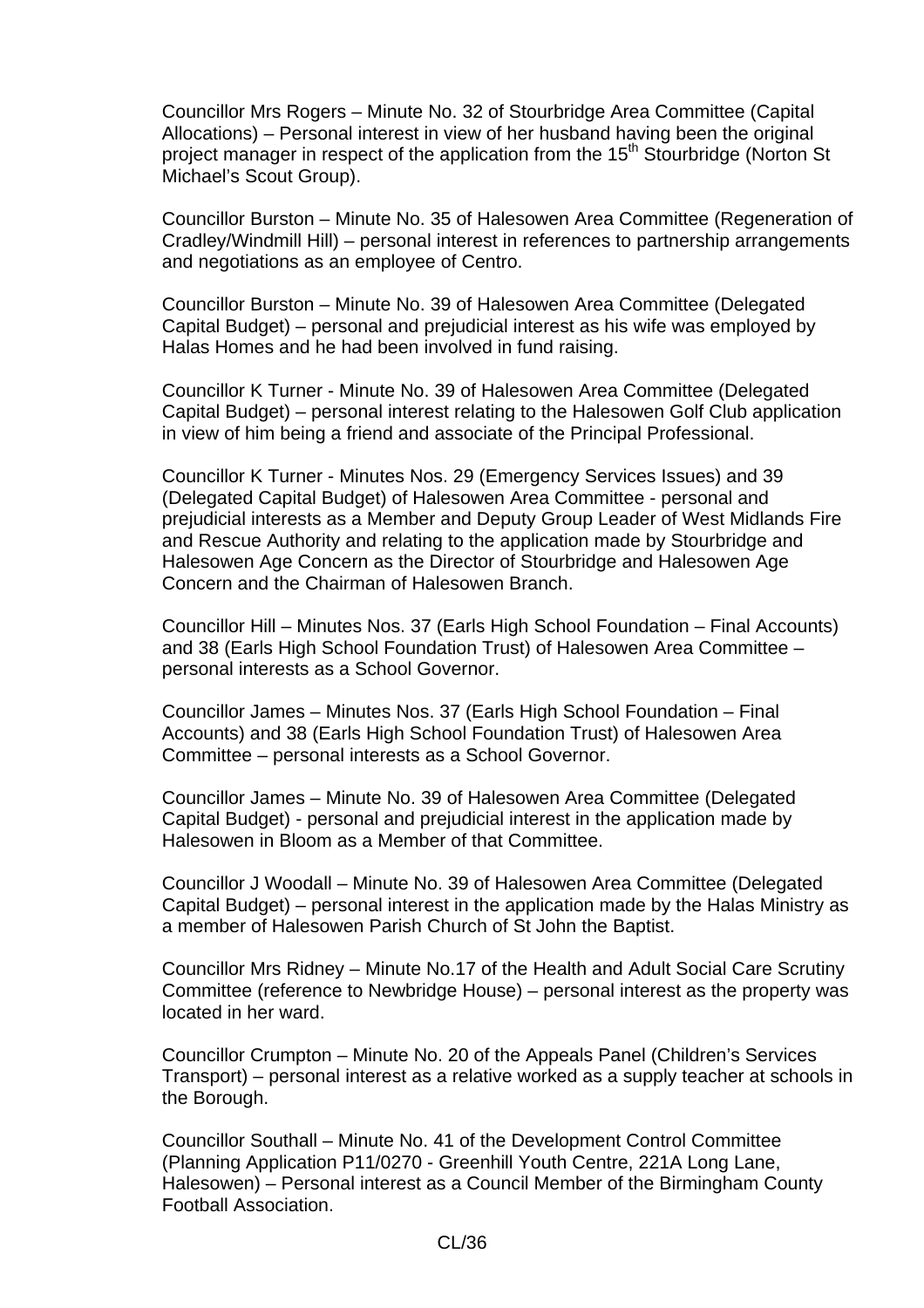Councillor C Wilson – Minute No. 41 of the Development Control Committee (Planning Application P11/1035 - 35 Field Lane, Oldswinford, Stourbridge) personal and prejudicial interest as he knew the objectors.

Councillor Mrs Rogers – Minute No.17 of the Tree Preservation Orders Committee (Plan No. P11/0902 – Boundary Shared with 40 Hungerford Road and 148A Norton Road) - personal interest as a relative was a tree surgeon and had worked on the hedge in 2010.

Councillor Mrs Rogers – Minute No.22 of the Tree Preservation Orders Committee (Revocation of Tree Preservation Order) - personal interest as a relative was a tree surgeon and had previously worked in the area concerned.

Councillors Ali, Crumpton, Foster and Lowe – Minute No 54 of the Cabinet (Implementation of Single Status Grading and Pay Review) - personal interests in view of their employment and/or membership of the trade unions referred to.

Councillor Crumpton – Minute No.51 of the Cabinet (Localised Council Tax Rebate Scheme in England – Consultation) - Personal interest in view of his employment with Her Majesty's Revenue and Customs.

Councillor Mrs Faulkner – Any references to the Dudley Group of Hospitals – Personal interest as an appointed Governor – Dudley Group of Hospitals Foundation Trust.

Councillor Wright – Any references to Midland Heart – Personal interest as a tenant of Midland Heart.

Councillor M Davis – Any licensing matters affecting the Stourbridge Academy, Stourbridge – personal and prejudicial interest due to his personal association.

Councillor Crumpton – All matters affecting schools – personal interest as a relative worked as a supply teacher.

Councillor Foster – Minutes of the Halesowen Area Committee and any references to fire station closures – personal and prejudicial interest in view of her employment with West Midlands Fire and Rescue Service.

Councillor A Aston – Any references to West Midlands Ambulance Service (WMAS) – personal interest as an employee of WMAS.

Councillor Vickers – Agenda Item No. 6(a) (Capital Programme Monitoring and Other Budget Issues – Reference to improvements to the Grange Road Subway Halesowen) – personal interest as a ward Councillor and due to his close involvement with the Environment Agency in the planning and sourcing of the Local Levy Funding, as part of his duties as the Black Country Council's Representative on the Flood and Coastal Committee.

Councillor K Turner – Agenda Item 6(a) (Capital Programme Monitoring and Other Budget Issues) - personal interest in all references to Castle Hill Regeneration as a Trustee of Dudley Zoological Gardens.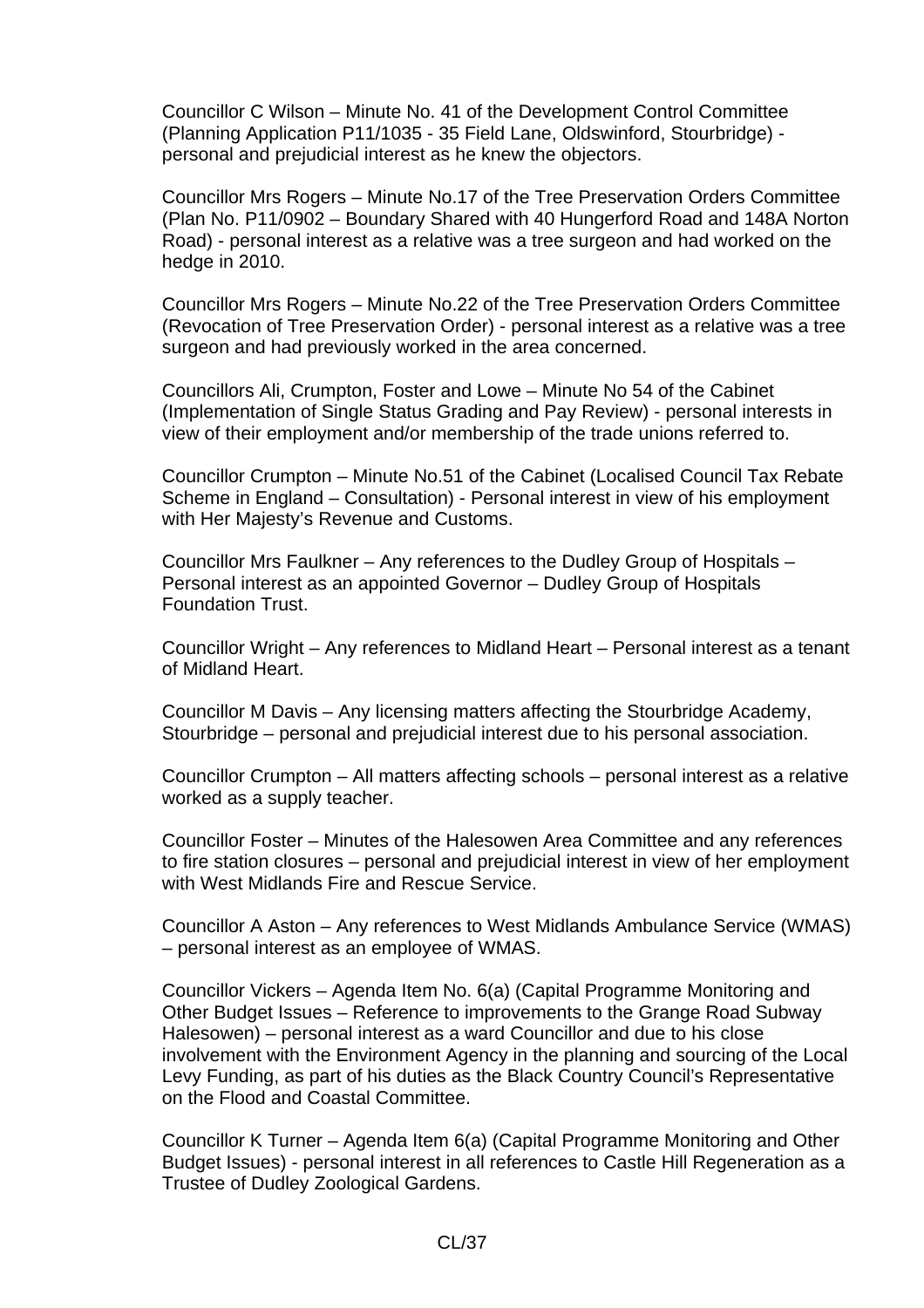Councillor Burston – Minute No. 30 of North Dudley Area Committee (references to Bus Services in North Dudley) – Personal interest on account of employment with Centro.

### 51 MINUTES

#### RESOLVED

That the minutes of the meeting held on  $10<sup>th</sup>$  October and of the extraordinary meeting of the Council held on 18<sup>th</sup> October, 2011 be approved as correct records and signed.

### 52 MAYOR'S ANNOUNCEMENTS

(a) Civic Carol Service

The Civic Carol Service would be held on 8<sup>th</sup> December, 2011 at All Saints Church, Sedgley.

(b) Mulled Wine and Mince Pie Charity Morning

This event would take place in the Mayor's Parlour on 9<sup>th</sup> December, 2011.

(c) Charity Christmas Raffle

The Mayor reported that tickets were on sale and expressed thanks for the support given to his Charity.

(d) Remembrance Sunday and Armistice Day

The Mayor thanked everyone involved in the recent Remembrance Sunday and Armistice Day arrangements.

(e) Mayor's Attendant

The Mayor placed on record his thanks to Mike Crannage who had successfully completed the Desert Challenge during October, 2011 in aid of the Mayor's Charity Fund.

## 53 PETITION – NEW BRADLEY HALL CARE HOME

Pursuant to the Council's Petition Scheme, a Petition for Debate containing in excess of 5,000 signatories was received and considered. The Petition was against the proposed closure of New Bradley Hall Care Home.

The Petition Organiser, Mr M Scott MBE, attended the meeting and addressed the Council.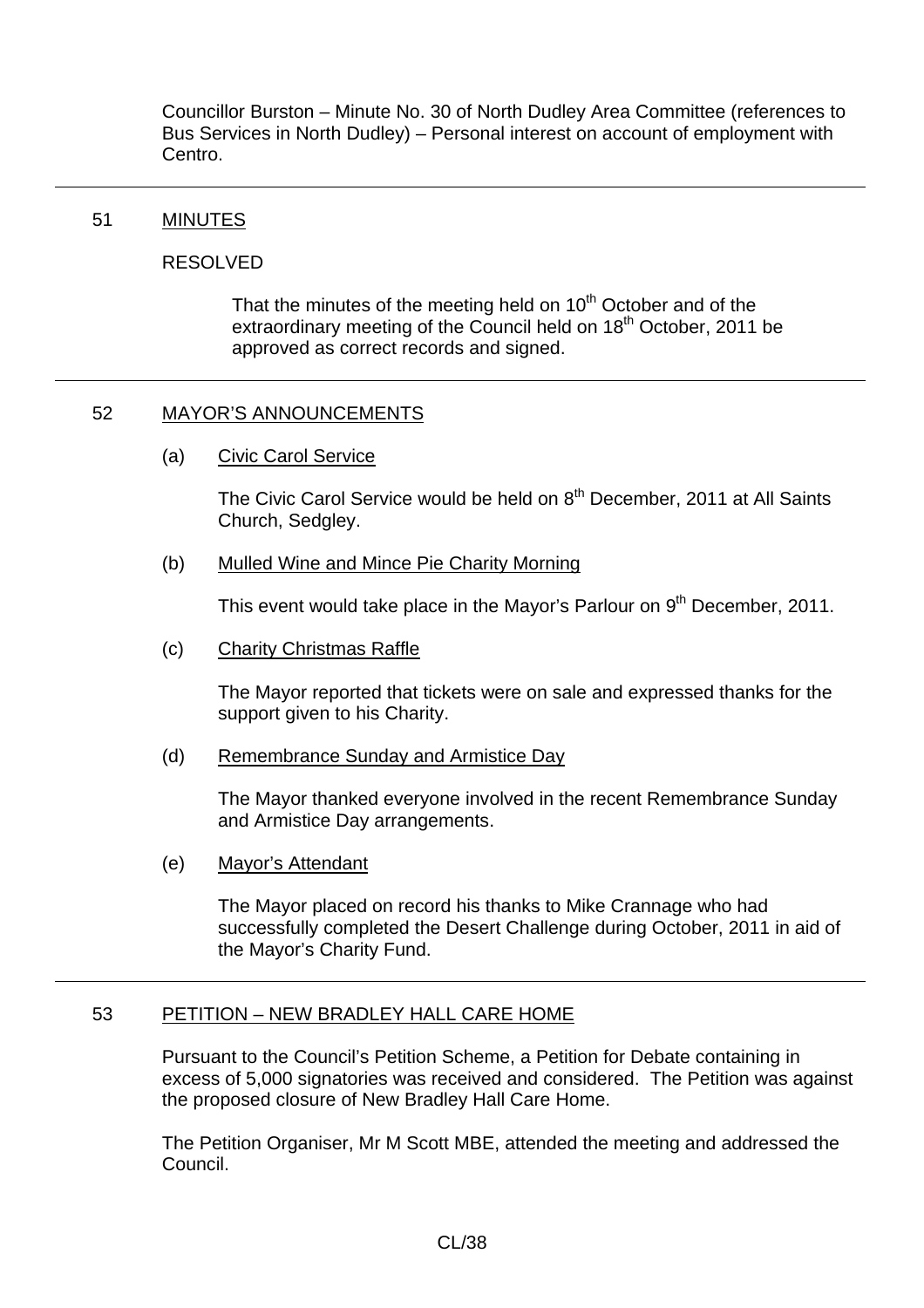Following the address by the Petition Organiser, the following motion was moved by Councillor L Jones and seconded by Councillor Wright:

"That the decision of the Cabinet at its meeting on 14th September, 2011, in so far as it relates to New Bradley Hall Care Home, be set aside pending a further report to the Cabinet on 7th December, 2011."

Following a debate, pursuant to Council Procedure Rules, the motion was put to the meeting and it was

RESOLVED

That the decision of the Cabinet at its meeting on 14th September, 2011, in so far as it relates to New Bradley Hall Care Home, be set aside pending a further report to the Cabinet on 7th December, 2011.

# 54 CAPITAL PROGRAMME MONITORING AND OTHER BUDGET ISSUES

A report of the Cabinet was submitted.

It was moved by Councillor L Jones, seconded by Councillor Wright and

#### RESOLVED

- (1) That revenue budgets be amended to reflect the variances referred to in paragraph 5 of the report now submitted.
- (2) That the recommendations of the Cabinet on staffing issues associated with the budget strategy for 2012/13, as set out in paragraph 6 of the report now submitted, be endorsed.
- (3) That the works to the Grange Road Subway, Halesowen be approved and included in the Capital Programme, as set out in paragraph 7 of the report now submitted.
- (4) That the Castle Hill Regeneration Project be included in the Capital Programme, subject to confirmation of funding, as referred to in paragraph 8 of the report now submitted.
- (5) That the urgent amendment to the Capital Programme, as set out in paragraph 9 of the report now submitted, be noted.